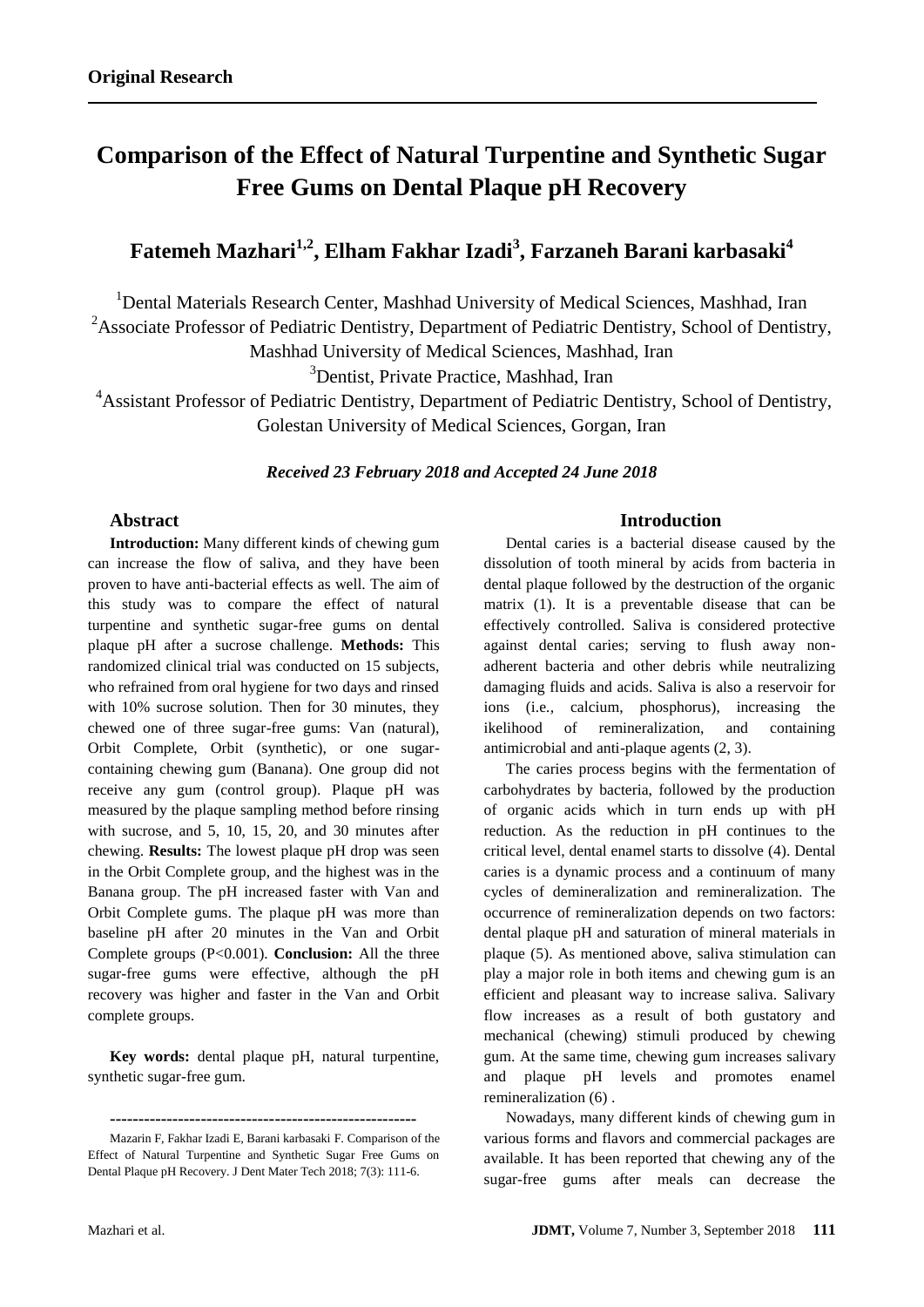acidogenicity of dental plaque, increase the flow of saliva, and the remineralization of the incipient caries [\(7,](#page-5-0) [8\)](#page-5-1). Studies indicate that the sugar-free gums can decrease dental caries by 40%[\(9\)](#page-5-2). Sorbitol and xylitol are two kinds of non-cariogenic sugars; the anticariogenicity of the former is lower than the latter[\(10\)](#page-5-3). The continuous consumption of xylitol gums reduces the streptococcus mutans of saliva [\(11,](#page-5-4) [12\)](#page-5-5). In contrast, the use of sugar-containing chewing gum lowers plaque pH and increases the amount of plaque, and habitual use increases carie [\(13\)](#page-5-6).

Van sugar-free gums, which are the product of the Van factory, contains xylitol and has the medical benefits of Baneh tree extract. This ingredient is used in the medical, chemical, and food industry [\(14\)](#page-5-7). Gum

This randomized, controlled, single-blind, crossover, clinical trial was approved by the research and ethics committee, of the School of Dentistry, of the Mashhad University of Medical Sciences, and experiments were performed at the pediatric department of the Mashhad Dental School (Mashhad, Khorasan Razavi Province, Iran). The study has been conducted according to the Declaration of Helsinki principles.

#### **Selection**

The study was conducted on 15 subjects, consisting of healthy dental students (3 males, 12 females, age: 20 to 25 years), after signing an informed, written consent form. The average of the decay-missing-filled-teeth (DMFT) was 7.7. The criteria for inclusion were: being healthy with a normal unstimulated salivary flow rate, not taking any medication that may interfere with salivary flow rate, and not having cavitated lesions.

#### **Intervention**

The present study was conducted during five 48-hour periods (one control and four experimental) produced from Baneh tree extract have numerous usages in medicine and has been consumed for over 2500 years for gastrointestinal problems, such as gastralgia, digestion disorders, and peptic ulcers [\(15\)](#page-5-8). It has been shown that this gum has anti-bacterial, antiinflammatory, anti-fungi, and anti-cancer features[\(16\)](#page-5-9). Moreover, its anti-bacterial effects on the accumulation of streptococcus mutans of dental plaque has been proven [\(17\)](#page-5-10).

Therefore, the objective of this study was to examine the effects of natural gum produced from Baneh tree extract and two artificial sugar-free gums on dental plaque acidity.

#### **Material and Methods**

with a one-week washout interval between the sessions (Fig. 1). The subjects were trained to remove their dental plaque completely by tooth brushing and dental floss at the beginning of each 48-hour period. They were also asked to check if they removed plaque successfully using disclosing tablets. Subjects were instructed not to practice any kind of oral hygiene measures or chew gum for the next 48 hours and on day three, when they had not consumed anything except water for four hours, plaque sampling was done.

The subjects, according to chewing gums used, and the control group were randomized into five groups, through which they passed in a randomized sequence. The amount of gum used in all groups was equal to 1.3 g. The synthetic gums were banana-flavored gum (sugar-containing gum), Orbit and Orbit Complete (sugar-free gums), and Van (natural sugar-free gum). The components of each chewing gum are given in Table 1.

|                                                                                |                           | Volunteers<br>$N = 15$                                         |                                                                                                                                       |
|--------------------------------------------------------------------------------|---------------------------|----------------------------------------------------------------|---------------------------------------------------------------------------------------------------------------------------------------|
| Phase 1:<br>Removing<br>dental<br>Control group<br>plaque*<br>(No chewing gum) |                           | No OH<br>$48$ hrs <sup><math>+</math></sup><br>1-week wash-out | Baseline plaque sampling, sucrose rinsing, No<br>chewing gum, then plaque sampling at 5, 10, 15,<br>20 and 30 min.                    |
| Phase 2:<br>Orbit complete gum<br>(Sugar-free chewing gum)                     | Removing<br>dental plaque | $No$ $OH**$<br>48 hrs                                          | Baseline plaque sampling, sucrose rinsing, chewing<br>Orbit complete for 30 min, then plaque sampling<br>at 5, 10, 15, 20 and 30 min. |
| Phase 3:                                                                       | Removing                  | $NQ$ $OH$ <sup>++</sup>                                        | Baseline plaque sampling, sucrose rinsing, chewing                                                                                    |
| Orbit gum<br>(sugar-free chewing gum)                                          | dental<br>plaque          | 48 hrs<br>l-week wash-out                                      | Orbit gum for 30 min, then plaque sampling at 5,<br>10, 15, 20 and 30 min.                                                            |
| Phase 4                                                                        | Removing                  | $NQ O H^{++}$                                                  | Baseline plaque sampling, sucrose rinsing,                                                                                            |
| Van gum<br>(Sugar-free chewing gum)                                            | dental<br>plaque          | 48 hrs                                                         | chewing Van gum for 30 min, then plaque<br>sampling at 5, 10, 15, 20 and 30 min.                                                      |
| Phase 5                                                                        | Removing                  | 1-week wash-out<br>$NQ$ $OH**$                                 | Baseline plaque sampling, sucrose rinsing,                                                                                            |
| Banana gum (Sugar-<br>containing chewing gum)                                  | dental<br>plaque          | 48 hrs                                                         | chewing banana gum for 30 min, then plaque<br>sampling at 5, 10, 15, 20 and 30 min.                                                   |

\* This was done by subjects using toothbrush and dental floss (checked using disclosing tablets).

\*\* No Oral Hygiene for 48 hours

**Figure1.** Flowchart of the phases of study (sequences of the 5 phases was randomly determined for each volunteer)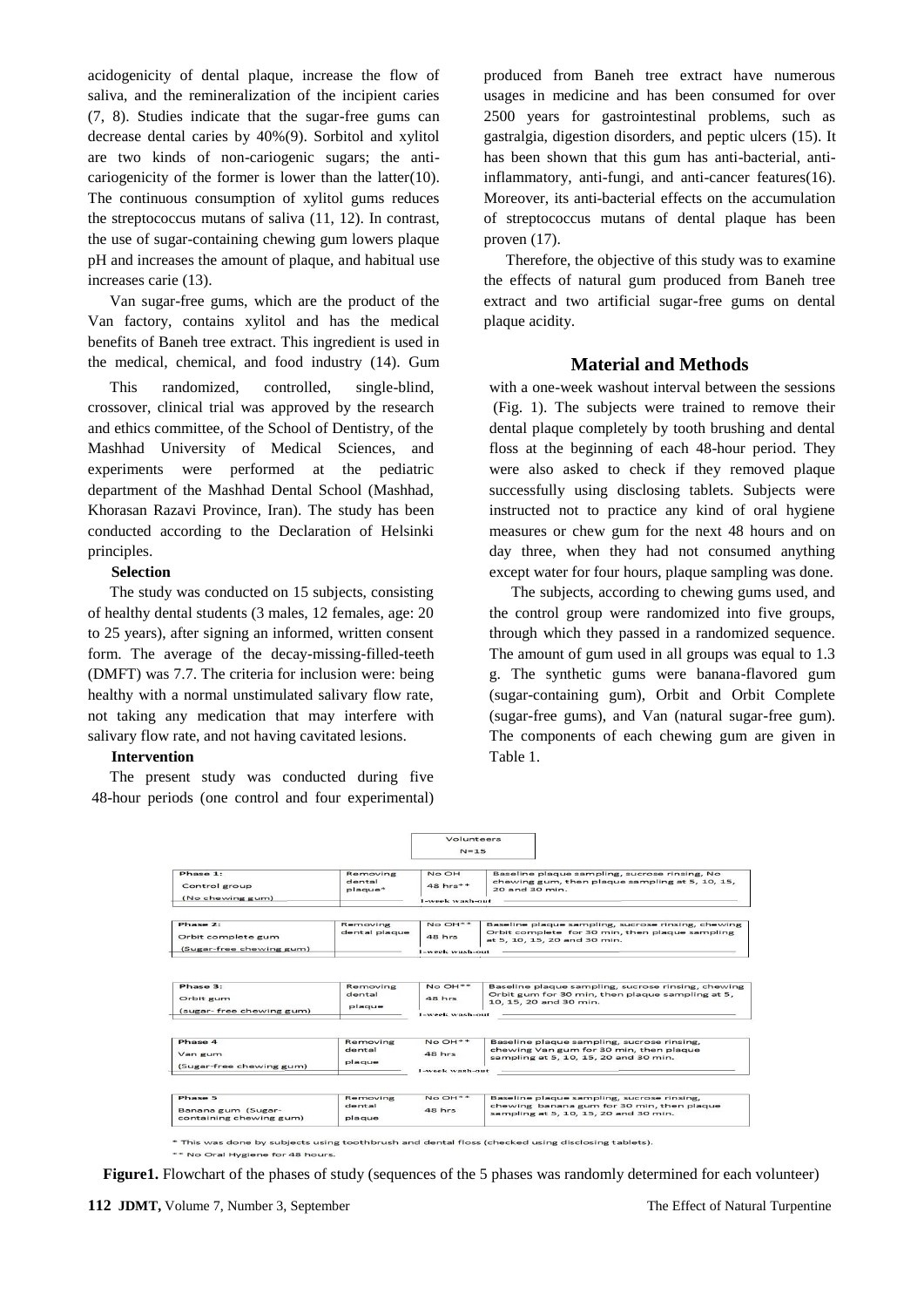| Table 1. Chewing gums used in the study |                        |                                                                |                     |  |
|-----------------------------------------|------------------------|----------------------------------------------------------------|---------------------|--|
| <b>Chewing Gum</b>                      | containing Sugar       | <b>Ingredients</b>                                             | <b>Manufacturer</b> |  |
|                                         |                        | Sorbitol, Xylitol, Mannitol, Maltitol, Aspartame,              |                     |  |
| Orbit complete                          | No (Sugar-free)        | Asesulfam, Glycerin, gum base, sodium hydrogen                 | Wrigley UK          |  |
|                                         |                        | carbonate, flavoring agent, anti-oxidan, fenil-alanin, Lesitin |                     |  |
|                                         |                        | Isomalt, sorbitol, Mannitol, aspartame, asesulfam, gum         |                     |  |
| Regular Orbit                           | No (Sugar-free)        | base, Lesitin, flavoring agent, anti-oxidan, substratum        | Wrigley UK          |  |
|                                         |                        | agent, glisirol, dyeing agent, transparent                     |                     |  |
| Van                                     | No (Sugar-free)        | Natural Saghez, xylitol, Maltitol, Glycerin, Lesitin, Arabic   |                     |  |
|                                         |                        | extract                                                        | Van company         |  |
| Banana gums                             | Yes (sugar-containing) | Sugar, gum base, glucose, flavoring agent, dye, corn extract   | Orion Vina          |  |

Control group: At first, the baseline dental plaque pH was measured, and then the subjects were asked to keep 10 cc sucrose syrup (10%) in their mouth for 30 seconds and then spit out. The plaque pH values were then measured at 5, 10, 15, 20, and 30 minutes after rinsing with sucrose solution.

Experimental (chewing gum) groups: After measuring the baseline dental plaque pH and rinsing with sucrose 10% solution, each subject was asked to chew the assigned gum for 30 minutes. Afterward, the pH was recorded at the mentioned intervals. There were four chewing gum groups and four studied chewing gums.

#### **Determination of acidity of dental plaque**

In each of the groups, dental plaque was measured by the "plaque sampling" method. To minimize the salivary contamination, the subjects were asked to swallow their saliva before sampling and a lip retractor was used. The plaque samples were collected from whole (mesial, middle, distal) buccal surfaces of all maxillary and mandibular teeth (up to the first molar) with the help of a sterile amalgam carver for 30 seconds. The plaque pH was then immediately measured by a pH meter Sentron (type Argus X, Sentron Inc.) in conjunction with a CupFET mictocombination electrode (ISFET, Sentron Inc, Gig Harbor, Wash., USA). The pH values were recorded after stirring the sample in distilled water in the electrode for 30 seconds and after the readings stabilized within four minutes. The pH meter was calibrated with standard buffers at pH 4, pH 7, and pH 9 before the beginning of each experimental day, and between each reading the

There was no significant interaction between the two variables "time" and "group" (p=0.21). The mean plaque pH of samples at different time intervals (before and after chewing gum) in the studied groups is shown in Table 2 and the changes of mean plaque pH compared to baseline pH at different time intervals after chewing gum are presented in Table 3.

electrode was cleaned with a stream of distilled water and placed in a standard solution of pH 7.0 to ensure that the calibration of the pH meter remained constant.

#### **Randomization and blinding**

The patients were randomized into one of five treatment sequences. The randomization process was performed using the Research Randomizer Program, available at www.randomized.org (copyright©1997- 2012 by Geoffrey C. Urbaniak and Scott Plous). The principal investigator did the randomization process before beginning the study. The principal operator and the patients could not be blinded, but the assessor who did the plaque sampling and determination of dental plaque pH was blinded.

#### **Sample size**

Sample size calculation was based on a previous study.[\(18\)](#page-5-11) With a confidence level of 95% and a power of the statistical test of 80%, 15 samples were calculated.

#### **Ethical approval**

All procedures performed in our study were in accordance with the research and ethics committee of the School of Dentistry, of the Mashhad University of Medical Sciences, Number: 89629 and with the 1964 Helsinki Declaration and its later amendments for comparable ethical standards.

#### Statistical analysis

The results were analyzed using ANOVA, LSD and repeated measure tests. P-value < 0.05 was considered significant.

#### **Results**

As shown in Table 2, the baseline pH values in the five groups were not significantly different  $(p=0.15)$ . Table 3 shows that the least plaque pH decrease was seen in the Orbit Complete group and the most was in the banana-flavored group. The pH increased faster with the natural gum (Van) and Orbit Complete gum. After 5 and 10 minutes of sucrose challenge, it was observed that the pH changed with natural and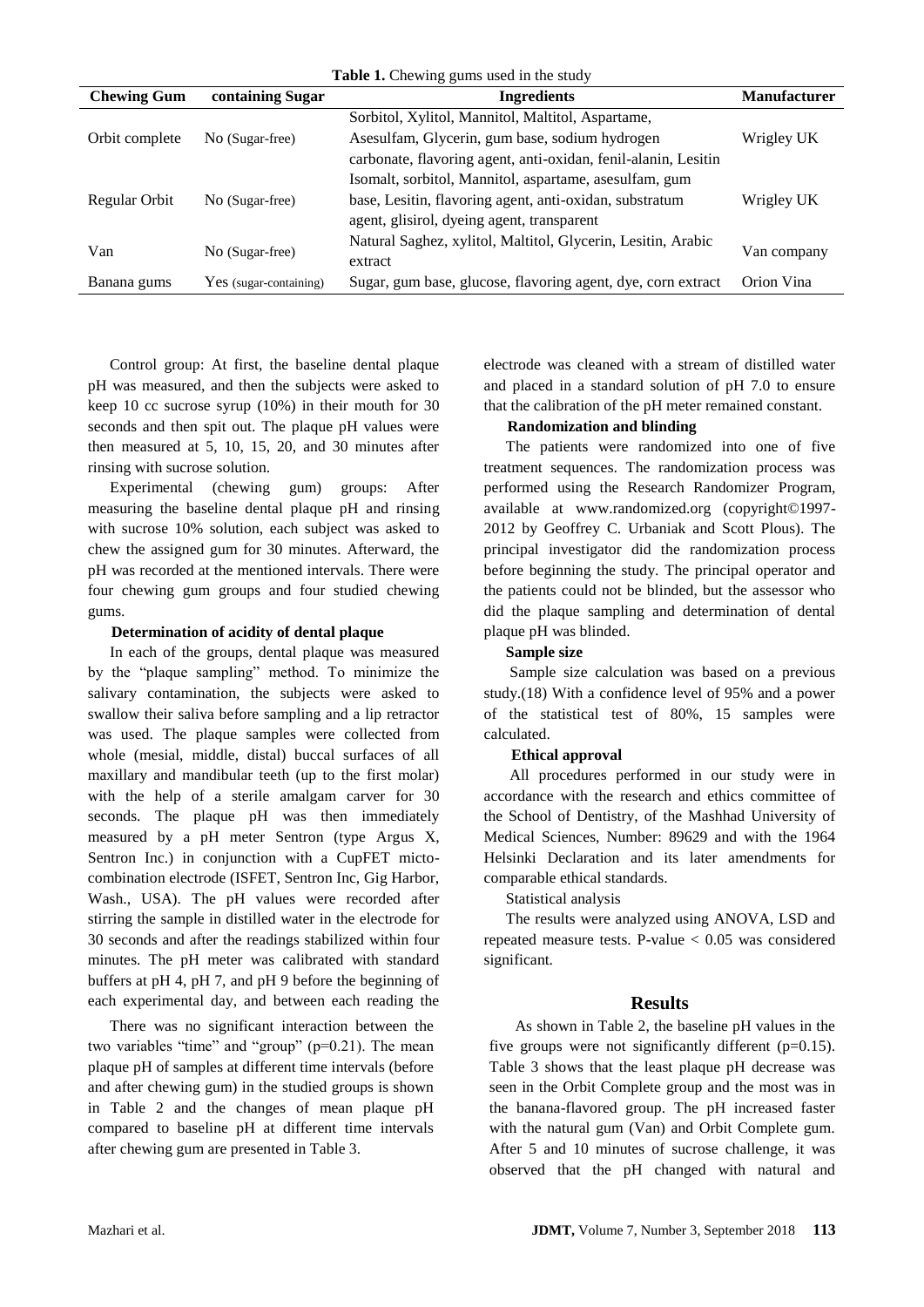synthetic sugar-free chewing gums, which were not statistically different. However, at 15 and 20 minutes, Van increased plaque pH statistically more than Orbit (p=0.04), while it was almost the same as Orbit Complete. The plaque pH was more than baseline pH after 20 minutes in the Van and Orbit Complete groups. At 30 minutes, the final plaque pH in the control group was not statistically different from its baseline pH, like the three sugar-free chewing gums, while plaque pH in the banana-flavored group was significantly less than its baseline  $pH (p=0.001)$ .

**Table 2.** Mean plaque pH of subjects (±SD) at different time intervals (before and after chewing gum) in the studied groups

|                             | <b>Control</b>               | <b>Orbit Complete</b>              | Orbit                          | Van                          | <b>Banana</b>                |
|-----------------------------|------------------------------|------------------------------------|--------------------------------|------------------------------|------------------------------|
| <b>Treatments Intervals</b> | Mean $\pm$ S.D               | Mean $\pm$ S.D                     | Mean $\pm$ S.D                 | Mean $\pm$ S.D               | Mean $\pm$ S.D               |
| Before (min)                | $7.35 \pm 0.22$ <sup>a</sup> | $7.23 \pm 0.24$ <sup>a,b,c,d</sup> | $7.38 \pm 0.18$ <sup>a</sup>   | $7.31 \pm 0.19^{a,b,c}$      | $7.25 \pm 0.15$              |
| After 5 (min)               | $6.71 \pm 0.33$              | $7.06 \pm 0.19^{\circ}$            | $7.15 \pm 0.17$ <sup>b,c</sup> | $7.06 \pm 0.24$ <sup>d</sup> | $6.27 \pm 0.43$ <sup>a</sup> |
| After 10 (min)              | $6.99 \pm 0.26^{\mathrm{b}}$ | $7.10 \pm 0.16$ <sup>a,e,f</sup>   | $7.14 \pm 0.15^{b,d}$          | $7.18 \pm 0.19$ <sup>d</sup> | $6.31 \pm 0.39$              |
| After 15 (min)              | $7.12 \pm 0.34^{\rm b,c}$    | $7.18 \pm 0.13^{b,f}$              | $7.19 \pm 0.15$ <sup>c,d</sup> | $7.25 \pm 0.12$ <sup>a</sup> | $6.45 \pm 0.33$ <sup>a</sup> |
| After 20 (min)              | $7.17 \pm 0.24$ <sup>c</sup> | 7.24 $\pm$ 0.13 <sup>c</sup>       | $7.26 \pm 0.15$                | $7.34 \pm 0.12^{\text{b}}$   | $6.74 \pm 0.21$              |
| After 30 (min)              | $7.30 \pm 0.20^{\text{ a}}$  | $7.34 \pm 0.16$ <sup>d</sup>       | $7.40 \pm 0.20$ <sup>a</sup>   | $7.43 \pm 0.15$ <sup>c</sup> | $6.95 \pm 0.19$              |
| Repeated measure test       | $F = 23.57$                  | $F = 7.81$                         | $F = 19.40$                    | $F = 15.29$                  | $F = 45.51$                  |
|                             | P<0.001                      | P<0.001                            | P<0.001                        | P < 0.001                    | $P = 0.001$                  |

Within each column, means with the same superscript letters a,b,c,d,e or f are not statistically different from each other

**Table 3.** Mean plaque pH changes compared to baseline pH at different time intervals after chewing gum in the studied groups

| <b>Treatments Intervals</b> | After <sub>5</sub> (min)      | After10 (min)                 | After15 (min)                     | After20 (min)                 | After30 (min)                  |
|-----------------------------|-------------------------------|-------------------------------|-----------------------------------|-------------------------------|--------------------------------|
|                             | $Mean \pm S.D$                | $Mean \pm S.D$                | $Mean \pm S.D$                    | $Mean \pm S.D$                | $Mean \pm S.D$                 |
| Control                     | $-0.63 \pm 0.31$              | $-0.36 \pm 0.20$              | $-0.22 \pm 0.30$ <sup>a</sup>     | $-0.17 \pm 0.15$ <sup>a</sup> | $-0.04 \pm 0.13$ <sup>a</sup>  |
| Orbit Complete              | $-0.16 \pm 0.22$ <sup>a</sup> | $-0.12 \pm 0.26$ <sup>a</sup> | $-0.04 \pm 0.23$ <sup>a,b,c</sup> | $0.01 \pm 0.22$ b,c           | $0.11 \pm 0.23$ <sup>a,b</sup> |
| Orbit                       | $-0.22+0.13$ <sup>a</sup>     | $-0.23+0.14$ <sup>a</sup>     | $-0.19 \pm 0.13$ <sup>a,b</sup>   | $-0.11 \pm 0.15^{a,b}$        | $0.02 \pm 0.13^{b}$            |
| Van                         | $-0.25 \pm 0.18$ <sup>a</sup> | $-0.14 \pm 0.12$ <sup>a</sup> | $-0.06 \pm 0.14$ <sup>a,c</sup>   | $0.02 \pm 0.18$ <sup>c</sup>  | $0.12 \pm 0.21$ <sup>b,</sup>  |
| Banana                      | $-0.97 \pm 0.43$              | $-0.94 \pm 0.37$              | $-0.79 \pm 0.32$                  | $-0.50 \pm 0.21$              | $-0.30 \pm 0.21$               |
| ANOVA test                  | $F = 13.78$                   | $F = 15.54$                   | $F = 12.37$                       | $F = 10.14$                   | $F = 16.67$                    |
|                             | P<0.001                       | P < 0.001                     | P < 0.001                         | P < 0.001                     | P < 0.001                      |

Within each column, means with the same superscript letters a,b or c are not statistically different from each other

#### **Discussion**

The literature shows that the three methods of testing the acidogenic potential of dental plaque (plaque sampling, touch electrode, and telemetry) are equally valid and the plaque sampling method is the most practical one (M. E. J. Curzon, 1 and J. J. Hefferren) [\(19,](#page-5-12) [20\)](#page-5-13). Moreover, the age of plaque is an important factor for plaque pH measurement. Therefore, in such studies, it is important to reduce dental plaque to almost zero before each experimental period and this is routinely achieved by prophylaxis with a rubber cup [\(21\)](#page-5-14). However, in this study, oral prophylaxis was not performed and the subjects were instructed to

completely remove their dental plaque themselves with brushing and flossing. The results showed no significant difference between baseline pH values from day-to-day for five separate days, indicating that this method was successful. Hence, it seems that in similar studies, when the subjects are dental students who are experts in proper oral hygiene techniques, researchers can save time by leaving dental plaque removal to the students.

The baseline plaque pH values in this study were between 7.23-7.38; while these values in Gopinath and Tandon (1997) [\(22\)](#page-5-15)and Mantes's (2001) [\(23\)](#page-5-16) studies were 6.8 and 6.2, respectively. The variations in the results could be attributed to differences in an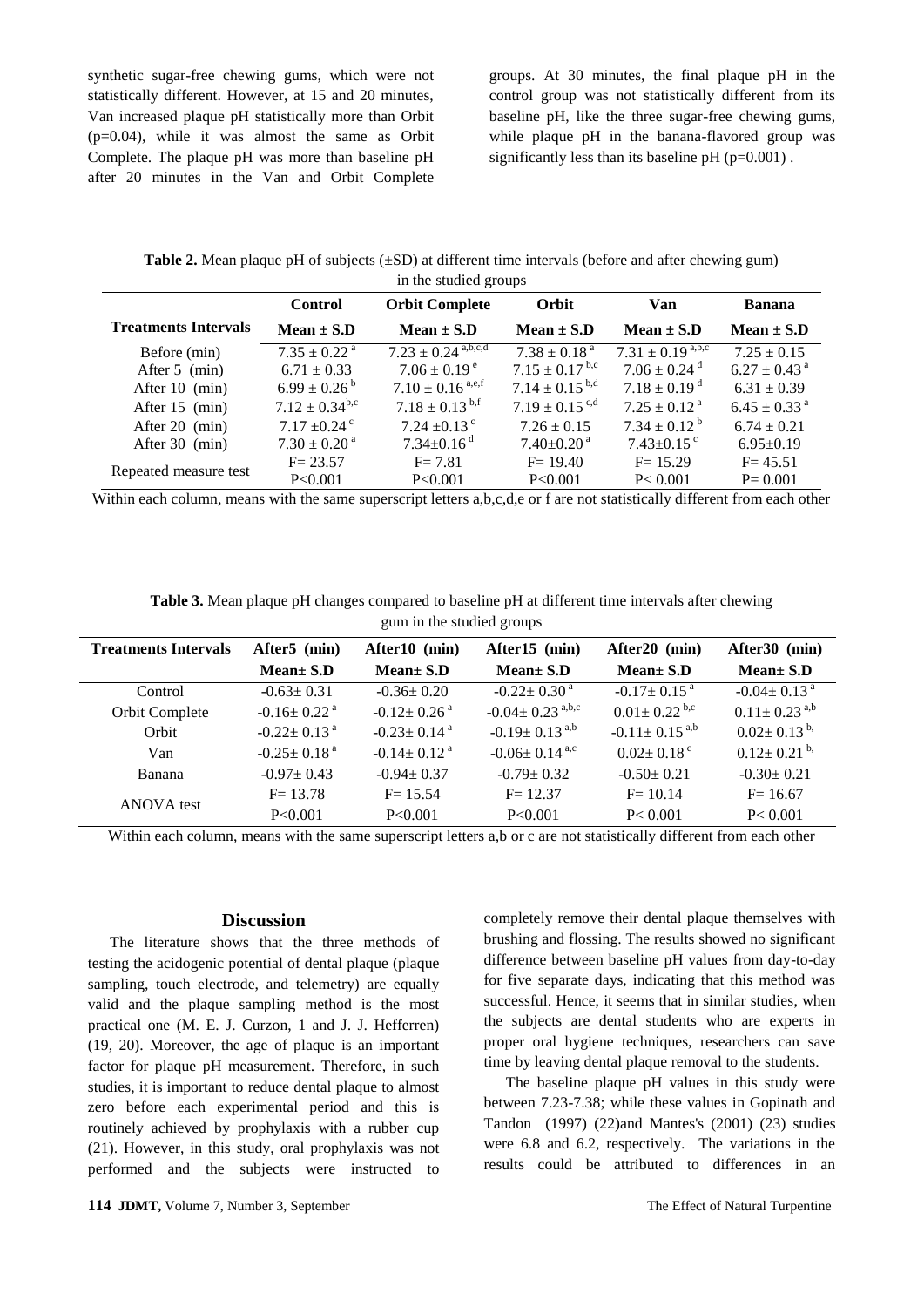individual's characteristics and diets, and the method of pH measurement.

The results of the present study revealed that the lowest level of pH was seen after 5 minutes in all groups. The highest to the lowest pH drop after exposure to sucrose at this interval was observed in the banana-flavored (0.97  $\pm$  0.43), control, Van, Orbit, and Orbit Complete groups, respectively. However, the pH drops in the three sugar-free gums (synthetic and natural gums) were not significantly different from each other. The values of minimum pH in our study (6.27) were higher than those obtained in Gopinath (1997) [\(22\)](#page-5-15), Manning and Edgar's (1993)[\(24\)](#page-5-17) studies (5.46 and 5.3 respectively). In our study none of the pH values were below the critical pH of 5.5. This might have been due to the time of sucrose rinsing, which in the two latter studies (3 and 2 minutes respectively) was more than our study (30 seconds). Also, the subjects in our study were dental students with good oral hygiene. Researchers have also reported that acidogenicity, aciduricity, and polysaccharide synthesis in strains of streptococci mutans may be different in caries-active subjects compared to caries-free ones [\(25\)](#page-5-18).

As the most decrease in pH values generally occurs during the first 5 minutes, it is recommended to use sugar-free gums or other methods of caries prevention during this period to help reduce caries potential. The decrease in plaque pH within 10 minutes after sucrose rinsing was similar to the 5-minute interval. At the 15 minute interval, natural and synthetic gums raised plaque pH near to the baseline values; Van natural gum led to a significantly higher pH than synthetic Orbit gum. The pH increased slightly higher than baseline pH values after 20 minutes in Van and Orbit Complete groups, and both of them raised pH significantly more than the control group. Again pH values in Van natural gum were significantly higher than those in synthetic Orbit gum. Finally, after 30 minutes the pH values in Van and Orbit Complete groups were still higher than the baseline values and significantly higher than the control group.

The order in which the groups returned to the baseline levels were as follows: Orbit Complete (10 minutes), Van (15 minutes), Orbit, and control (30 minutes). The pH values in the banana-flavored group remained under the baseline values even after 30 minutes.

Chewing generally has a direct effect on the stimulation of saliva [\(3,](#page-4-2) [26\)](#page-5-19). So, it is obvious that the three sugar-free gums increase the plaque pH at a faster rate compared to the control group (without chewing any gums). The result of Kaporal et al.'s study (2000) [\(27\)](#page-5-20) that compared one kind of natural gum and an artificial sugar-free gum (Vivadent) containing sorbitol and xylitol, indicates that natural gum increases the pH

plaque drastically, compared to the artificial one. They reported that the findings can be explained by the harder substratum of the natural gum. In the present study, Van gum had greater substratum compared to the other gums; therefore, more chewing was required and the pH increased remarkably.

Hayes (2001)[\(28\)](#page-5-21), examined the effect of the noncariogenic sweeteners on dental caries. The results showed that the cariogenicity amount is greater in those who consume xylitol and sorbitol in their daily diets compared to the sole users of xylitol. In this research, Orbit Complete, which contains 15% xylitol in addition to sorbitol occasionally, was better than Orbit Regular gum, which just contains sorbitol.

In a study by Karami et al. (2009)[\(29\)](#page-5-22), the effect of Olips gums (containing sucrose) and Orbit (without sucrose) on plaque accumulation was examined. The findings indicated that chewing these two gums reduced plaque accumulation. However, plaque reduction in the Orbit gum (sugarless) was considerably low. In contrast to a number of studies that suggest chewing gums containing sugar is better than the control group (sugarfree) [\(29\)](#page-5-22), the present study has shown that the control group has a better result.

In general, Orbit Complete and Van gums, considering the increase in pH rate, have been more effective compared to the other groups. Van gum has been shown to be the best in increasing pH rate. Therefore, Van chewing gums, which are produced from natural ingredients and are cheaper than Orbit Complete gums and have positive effects on the digestive system, seems to be better compared to the other groups of gums.

### **References**

- <span id="page-4-0"></span>1. Pinkham JR, Casamassimo P, Fields H, McTigue D, Nowak A. Pediatric dentistry. Infancy through adolescence 4th ed, Philadelphia: WB Saunders Co. 2005:199.204, 5.
- <span id="page-4-1"></span>2. Van Nieuw Amerongen A, Bolscher JG, Veerman EC. Salivary proteins: protective and diagnostic value in cariology? Caries research. 2004 May-Jun; 38 (3):247-53.
- <span id="page-4-2"></span>3. Stookey GK. The effect of saliva on dental caries. Journal of the American Dental Association (1939). 2008 May; 139 Suppl: 11S-7S.
- <span id="page-4-3"></span>4. Touger-Decker R, van Loveren C. Sugars and dental caries. The American journal of clinical nutrition. 2003 Oct; 78(4):881S-92S.
- <span id="page-4-4"></span>5. Harris NO, Garcia-Godoy F. Primary preventive dentistry. 6 ed: Upper Saddle River, NJ: Pearson Education; 2004.
- <span id="page-4-5"></span>6. Newman MG, Takei HH,Carrenza FA. Carranza's clinical periodontology. 10th ed. ed. Newman MG,